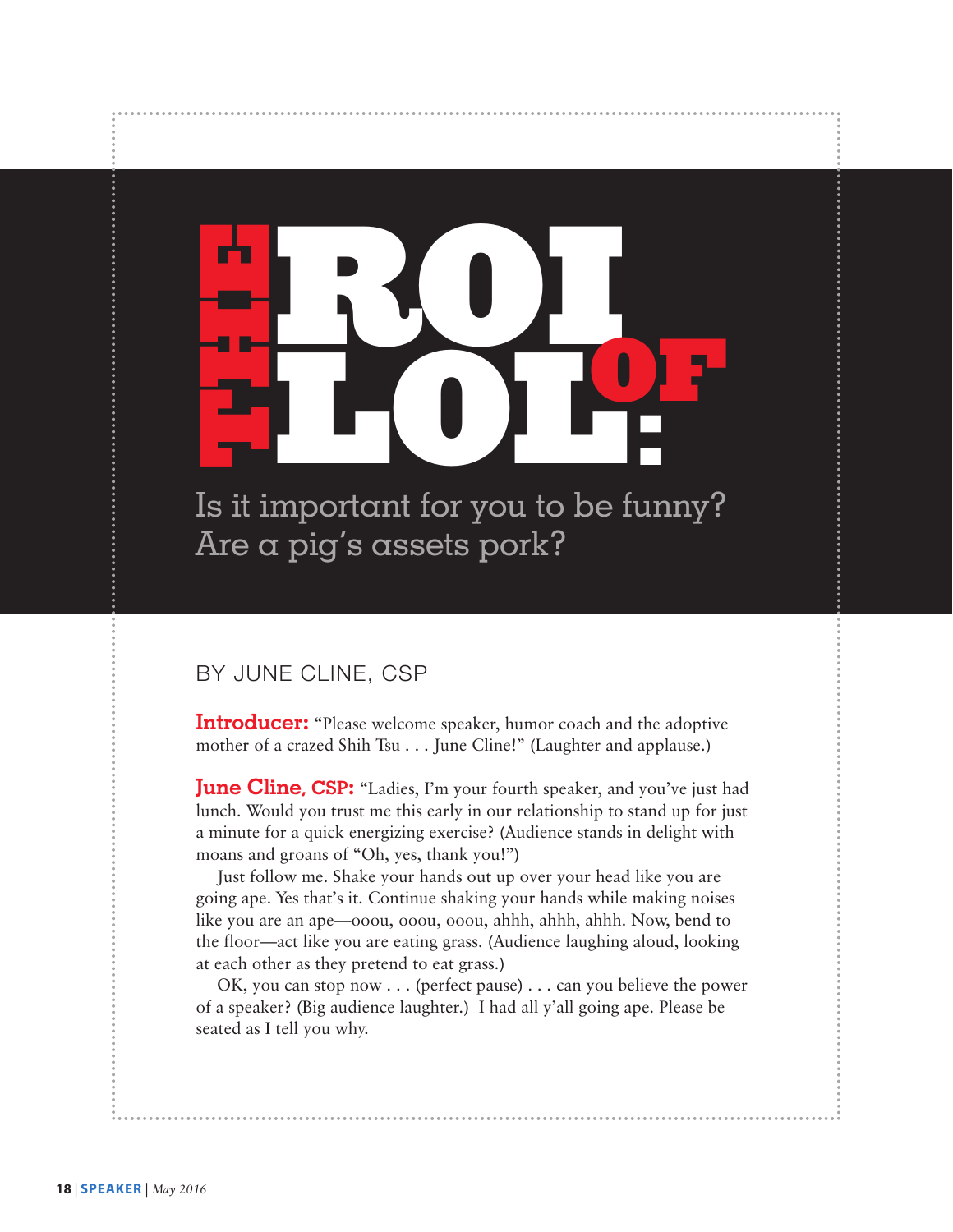If In the beginning of my speaking career, I gave four different speeches in four different states within three days. Those four speeches changed my life.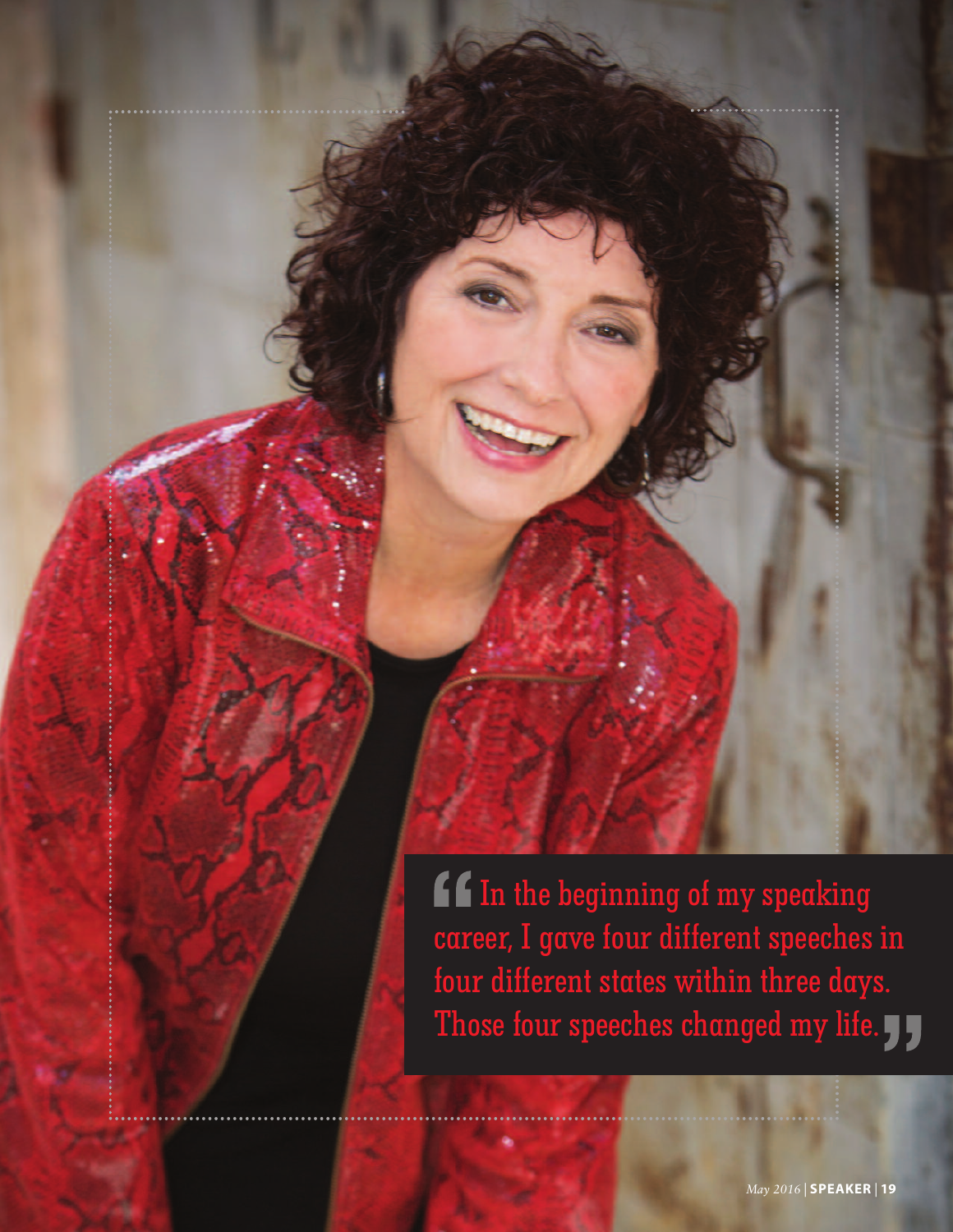

First, never make anyone do anything stupid, silly or look foolish without a point. I have three. First, you needed to move. I know I did. Last year, I lost 52 pounds (said with a dramatic flair and perfect pause while audience responded with gasps and applause). I discovered my butt has a bone in it. (Big audience laugh and applause.) Who knew these chairs were so hard without all that padding? (More laughter.) Do you feel the energy shift in this room from us moving and laughing? That's the power of laughter.

Second, going ape is the official response if you ever encounter a silver back gorilla—or a demanding boss. It's practical. I promise it will change your mood and cause those around you to leave you alone. (More laughter! And now my closing story is set up.)

And, third, APE is an acronym for the three points I want you to take away from the 20 minutes I have with you. So it's functional. APE stands for awareness, permission and fun. (Audience eyes flare, eyebrows arch, confused faces stare.)

Ah! (I point at them.) That's it! That's the moment I wanted you to experience. Surprise—the unexpected that's where humor comes from. APF doesn't spell anything. There's no connection for you to experience, or a hook to hang on to. But having you go APE and connecting it with fun—I'll bet you

dollars to a donut you'll never forget going ape with me and what it stands for: awareness, permission and fun. Creating the unexpected requires changing something—as simple as swapping an 'e' for an 'f.'"

The above was the opening of my speech the day before I wrote this this article.

I was the fourth speaker at a lovely International Women's Day Champagne Brunch sponsored by a wellknown and respected financial planning firm. Each speaker had 20 minutes. Let's "audit" my opening so you can know the return on investment (ROI) of laughing out loud (LOL).

### **Know Before Hello**

Are you getting a laugh out of your introduction? "Adoptive mother of a crazed Shih Tzu" gets one every time. I provide the introducer the phonetic enunciation of "she zoo" with an optout if they are uncomfortable with it. No one ever has refused, and they always get a laugh. It's a great audience gauge and a way to engage them in laughter before you even step on stage. If they don't laugh where you know other audiences do . . . uh, oh. Yep, even through your intro, you learn things.

If they did not laugh, what don't you know? Is something wrong—like a huge layoff announcement just before your

speech? Did somebody die? Gosh, I hope it was just the intro. Is this the wrong audience—like 99.9 percent male electrical engineers? No slam to EE's as I have a perfectly good one of my own at home. Though I love him dearly, a ballroom full of engineers is not my best audience. Yep, I've experienced all of the above. And though I know how to handle it now and coach others how to as well, it wasn't pretty nor funny, then. And, I knew it at the introduction.

#### **Know Comedic Styles**

In the beginning of my speaking career, I gave four different speeches in four different states within three days. Those four speeches changed my life.

Each audience responded totally different to my speeches. They caused me to pause—and need therapy. I'm joking—kinda. Back then, I didn't know what I didn't know. Those audiences made me want to know what made my tried-and-true material receive such mixed reactions. That's when I discovered that audiences matter and, in fact, are informal members of specific comedic styles.

I created and categorized my four different audiences into four groups, much like the behavioral styles you'd be familiar with from Myers-Briggs, DISC® and others. My four copyrighted humor styles are: Crazy, Caring, Cerebral and Caustic.